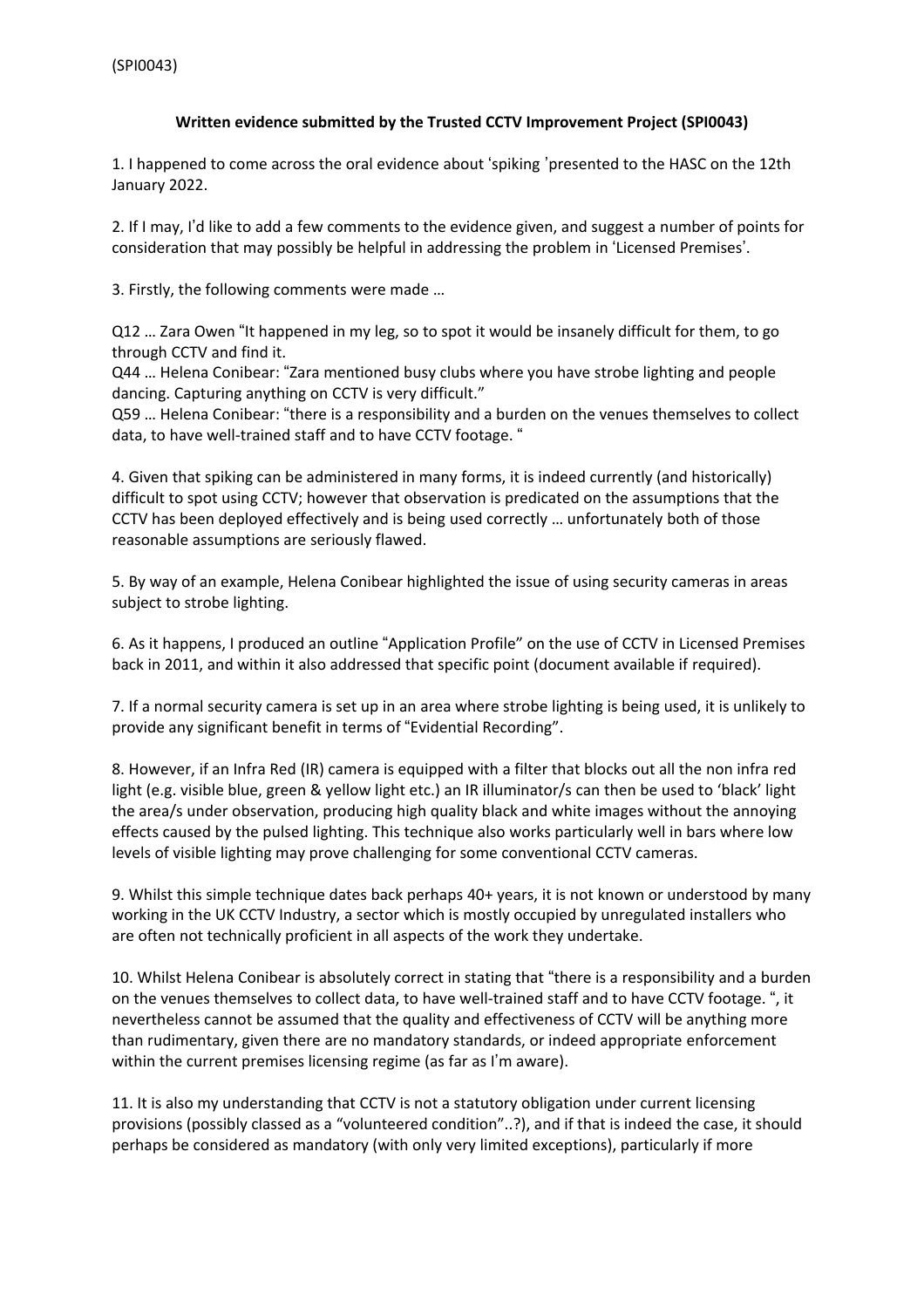detailed and effective technical requirements are proposed, and are supported by robust enforcement through the licensing authority.

12. (absolutely not intended as a negative observation) I do not think Best Bar None or Pubwatch are entirely well positioned at present, to offer the necessary detailed technical guidance on this particular subject. That said, given better access to specialist CCTV information, they would no doubt be far better placed to offer more topic specific expert advice on using security cameras in this often challenging environment.

13. In terms of addressing the current concern of spiking (in all its various forms) as it occurs in Licensed Premises, I would suggest that the following key areas could be considered …

14. Within the current Licensing regime, look to significantly improve technical and operational requirements for CCTV used on Licensed Premises. Personally I would much prefer to see mandatory CCTV Operational Standards (which I recently described more fully in my submission to the Home Office, in relation to the "Protect Duty" consultation).

15. In future look to apply a more robust deterrent strategy, where the on site use of CCTV is demonstrated to be far more effective at catching (and consequently prosecuting) anyone thinking of committing a spiking (or indeed any other) offence, than has previously been the case.

16. Apply a wider "Deterrence through Detection" (DtD) approach, so that effective use of CCTV is better publicised in news and media, to drive home the message that suspects can and will be identified and dealt with accordingly.

17. Support academic Criminologists in undertaking detailed research to measure the effectiveness over time, of utilising more 'advanced 'CCTV techniques as part of a wider developed strategy, to address the threat posed by spiking in publicly accessible premises.

18. With regards to larger venues and premises which are experiencing particular issues relating to misuse of drugs and heightened incidence of spiking, by way of a naive suggestion, it may be worth considering some form of member / guest registration scheme, where high quality images of patrons are held on record, for the express stated purpose of matching against CCTV in the event of an incident being reported.

19. That would facilitate both easier recognition of victims, potential suspects and close proximity witnesses.

20. This could constitute part of a more comprehensive CCTV 'deterrent 'approach, to dissuade anyone who may be considering committing an offence, to be clearly aware at the point of entry that sophisticated measures are in place to identify and prosecute any offenders, caught on the venue's 'state of the art 'high resolution security cameras.

21. It also helps to demonstrate that there is a zero tolerance policy on spiking, and as a consequence should go some way towards making patrons feel more relaxed in a venue that is seen to take their welfare very seriously.

21. In conclusion, I should perhaps mention that within the remit of addressing the wider societal issue of Violence Against Women and Girls, I think more needs to be done in enabling far more effective use of CCTV, particularly in public places.